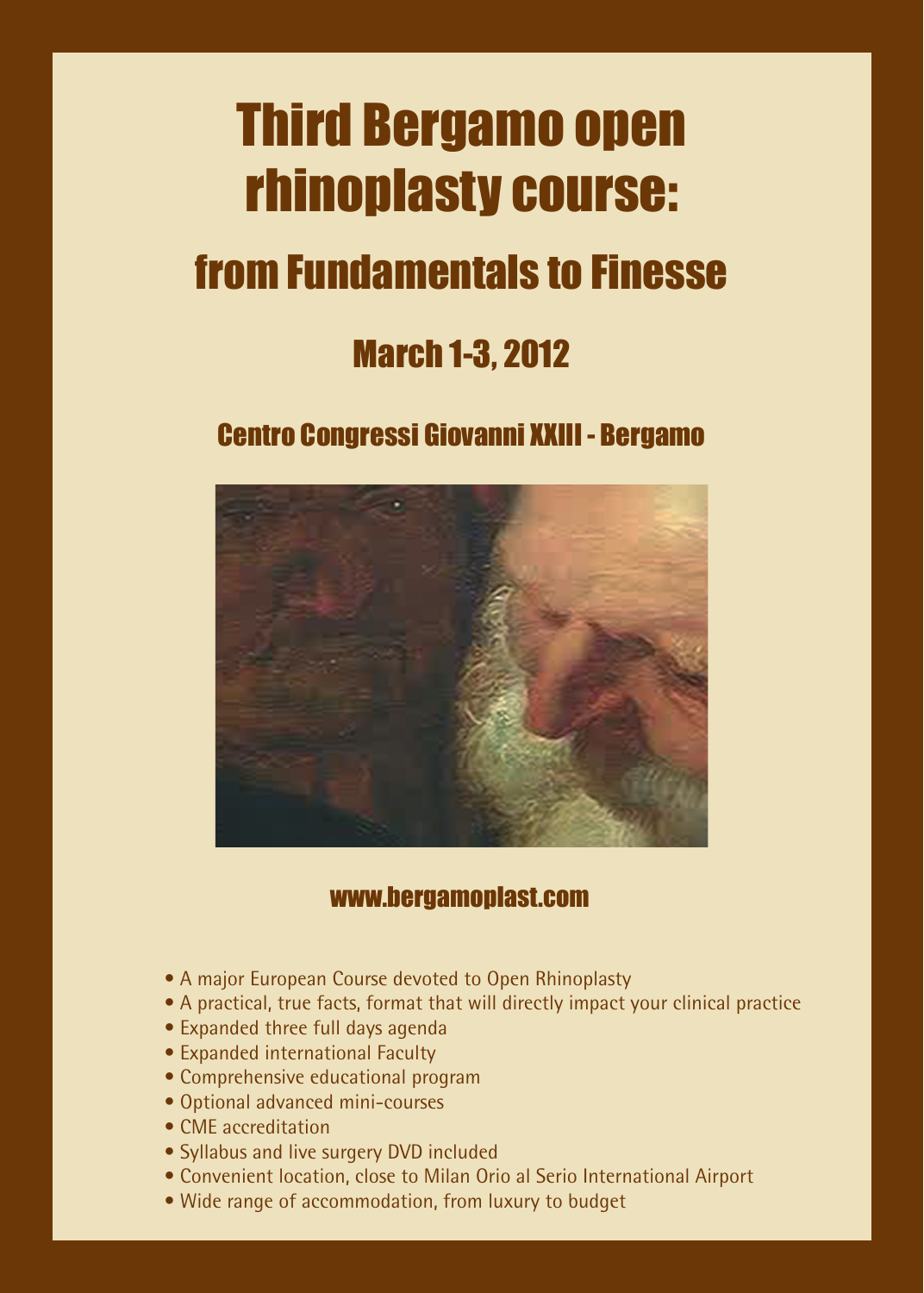## Course Directors

Enrico Robotti, Riccardo Mazzola

### **Contents**

Live Surgery Videos and Interactive videosessions Refresher course and Advanced mini-courses Lectures Panels Case presentations Tricks and Tips Special Issues New cutting-edge procedures Medical rhinoplasty session Selected Abstracts Corner

### International Faculty

Gilbert Aiach - Paris, France Frédéric Braccini – Nice, France Jay Calvert – Beverly Hills, USA Nazim Cerkes – Istanbul, Turkey Louis P. Dombard – Bruxelles, Belgium Charles East - London, UK Hossam Foda – Alexandria, Egypt Olivier Gerbault - Paris, France Ronald Gruber – Oakland, USA Wolfgang Gubisch – Stuttgart, Germany Josè M. Palacin – Barcelona, Spain

## Selected speakers

Nicolae Antohi - Romania Nuri Celik - Turkey Andreas Dacho - Germany Jean-Brice Duron - France Milos Kovacevic - Germany Alexander Kuzanov - Georgia Konstantin Lipski - Russia Rainer Rupprecht - Germany Daniel F. àWengen - Switzerland

## Italian faculty

G. Botti, R. Bracaglia, S. Bruschi, G. Giudice, P. Gottarelli, S. Grappolini, F. Ingallina, M. Klinger, R. Oddenino, P. Palma, M. Pelle Ceravolo, S. Pompei, F. Preis, M. Signorini, L. Siliprandi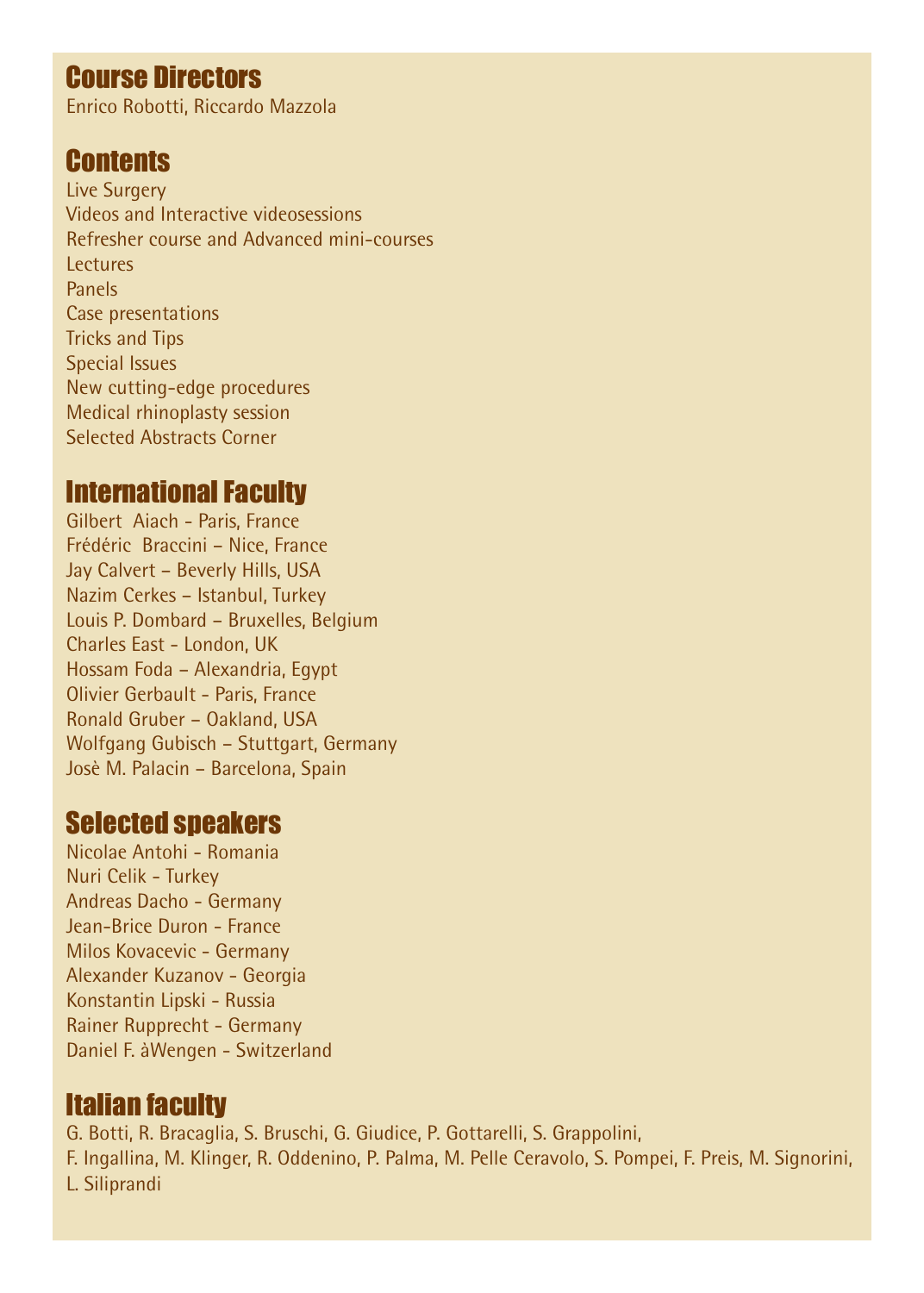## **Introduction**

As in the previous editions, this biennial intensive symposium will be highly practical, focusing in detail on state-of-the-art primary and secondary open rhinoplasty techniques, with due emphasis on aesthetics and function, in a personal and approachable format.

The course is aimed to all physicians performing nasal surgery, mainly plastic, ENT and maxillo-facial. It will cover in depth both the basics of the open approach for the beginner, as well as address in full detail a wide array of refinements and tricks for the proficient rhinoplasty surgeon. Lectures and videos will systematically and logically analyze specific and sequential topics, with adequate time allotted for case analysis panels and interactive discussion. Rhinoplasty truly being one of the most complex procedures, with often confusing and conflicting options, the Faculty will share with you "what really works and what doesn't", without hype nor spin, but just facts, which will thus produce the maximal educational benefit. Live surgery will once again be a highlight of the course due to its stimulating educational benefit and direct interaction with the surgeon, allowing a view of technical pearls and fine details of real life surgery which cannot be equally expressed by viewing custom-built videos alone.

The First and Second Bergamo Open Rhinoplasty Course, held in 2008 and 2010, counted a large international participation with attendees from 27 different countries, with an overwhelmingly positive response. In line with attendee requests and feedback from the evaluation forms, the Third Course will be even more comprehensive, being lengthened to three full days in duration, and will include:

- an expanded International Faculty
- a Refresher course covering the basics of open rhinoplasty
- free optional advanced Minicourses for proficient rhinoplasty surgeons
- more topics, including the most recent finesse points of primary and secondary tip and dorsum management, as well as the full spectrum of septoplasty options
- more videos, including 3-D videos and interactive videos commented by the author
- multiple panels to explore controversial issues and case analyses
- 5 live surgeries
- emphasis on personal pearls, tricks and tips
- new breakthrough procedures and emerging trends
- highlight on what really works in everyday practice
- free DVDs of live surgery and Minicourses recordings

A specific panel and video session will address the true facts of "medical rhinoplasty", including the use of botulinum toxin to the tip and the correction of contour deformities by fillers. Finally, a "Selected Abstracts Corner" will offer participants the opportunity to present chosen communications of merit, with a prize awarded to the best presentation.

The modern Congress Center is located at walking distance from the railway station, and can be reached in a few minutes from Bergamo/Milan Orio Al Serio International airport which serves many international destinations, as well as directly from the motorway. The historical city and its equally interesting surroundings should also allow some sightseeing or leisure before or after the course. We look forward to your participation to help us make this meeting once again a truly international event. The information that will be provided will be cutting edge. All surgeons who have a true interest in gaining excellence in open rhinoplasty, whether they have previously attended the Course or not, will draw significant tangible benefit. We have put a great effort in preparing the best possible program of the highest educational value. The intensive pace may at times test your stamina, but no shortcuts to the best quality of information!

*Enrico Robotti and Riccardo Mazzola Course Directors*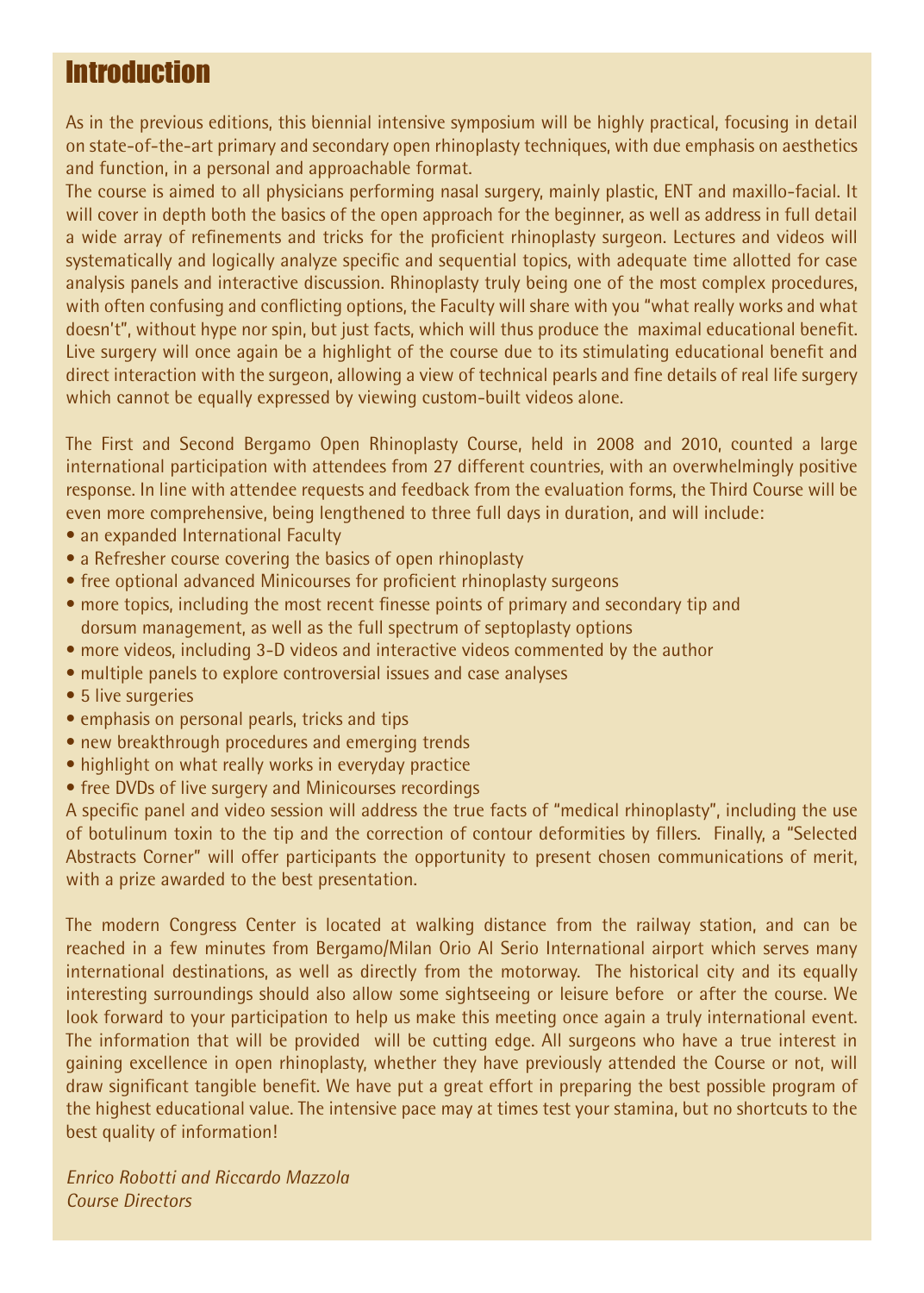## Program

## Thursday, March 1

| 07.15                                                                                                                             | <b>Registration / Breakfast</b>                                                                                                                                                                                                                                                                                                                                                                                                                                                          |
|-----------------------------------------------------------------------------------------------------------------------------------|------------------------------------------------------------------------------------------------------------------------------------------------------------------------------------------------------------------------------------------------------------------------------------------------------------------------------------------------------------------------------------------------------------------------------------------------------------------------------------------|
| 07.55                                                                                                                             | Welcome and introduction                                                                                                                                                                                                                                                                                                                                                                                                                                                                 |
| $08.00 - 08.25$<br>$08.25 - 08.55$<br>$08.55 - 09.15$<br>$09.15 - 09.50$<br>$09.50 - 10.20$<br>$10.20 - 10.45$<br>$10.45 - 11.00$ | <b>Refresher Course: the basics</b><br>Open anatomy videos: cadaver vs. live - F. Ingallina<br>Understanding "Open" anatomy: 3D video - L. P. Dombard<br>Functional anatomy of the nose revisited - P. Palma<br>Understanding the basic "Open" technique: 3D video - L. P. Dombard<br>The steps of open rhinoplasty and overview of grafting techniques<br>E. Robotti<br>The steps of open septoplasty - C. East<br>Photography, computer imaging and evaluating the candidate - C. East |
| $08.00 - 09.00$<br>$09.00 - 10.00$<br>$10.00 - 11.00$                                                                             | <b>Advanced minicourses (Sala Alabastro)</b><br>course 1: Diced Cartilage and Fascia grafts - J. Calvert<br>course 2: Revision Rhinoplasty - H. Foda<br>course 3: Advanced Refinements in Tip grafting - O. Gerbault                                                                                                                                                                                                                                                                     |
| $11.00 - 11.15$<br>$11.15 - 11.30$<br>$11.30 - 11.45$                                                                             | Coffee break / Exhibits<br>Analysis and dynamics of rhinoplasty<br>Charm and beauty: the nose in western culture - R. Oddenino<br>Clinical analysis of the nose - R. Gruber                                                                                                                                                                                                                                                                                                              |
| $11.45 - 12.15$                                                                                                                   | Faculty Panel: Clinical Cases Analysis and Peri-op management.                                                                                                                                                                                                                                                                                                                                                                                                                           |
| $12.15 - 13.00$<br>$13.00 - 14.00$                                                                                                | Essential technique for primary open rhinoplasty: an overview - R. Gruber<br>Lunch / Exhibits<br>Understanding the procedure: the steps which matter                                                                                                                                                                                                                                                                                                                                     |
| $14.00 - 14.45$<br>$14.45 - 15.15$<br>$15.15 - 15.50$<br>$15.50 - 16.00$<br>$16.00 - 16.15$                                       | Open rhinoplasty: the concepts - G. Aiach<br>Primary open rhinoplasty technique (interactive video) - N. Cerkes<br>Primary open rhinoplasty technique (interactive video) - W. Gubisch<br>Follow-up on the cases of the Second Course<br>Coffee break / Exhibits                                                                                                                                                                                                                         |
|                                                                                                                                   |                                                                                                                                                                                                                                                                                                                                                                                                                                                                                          |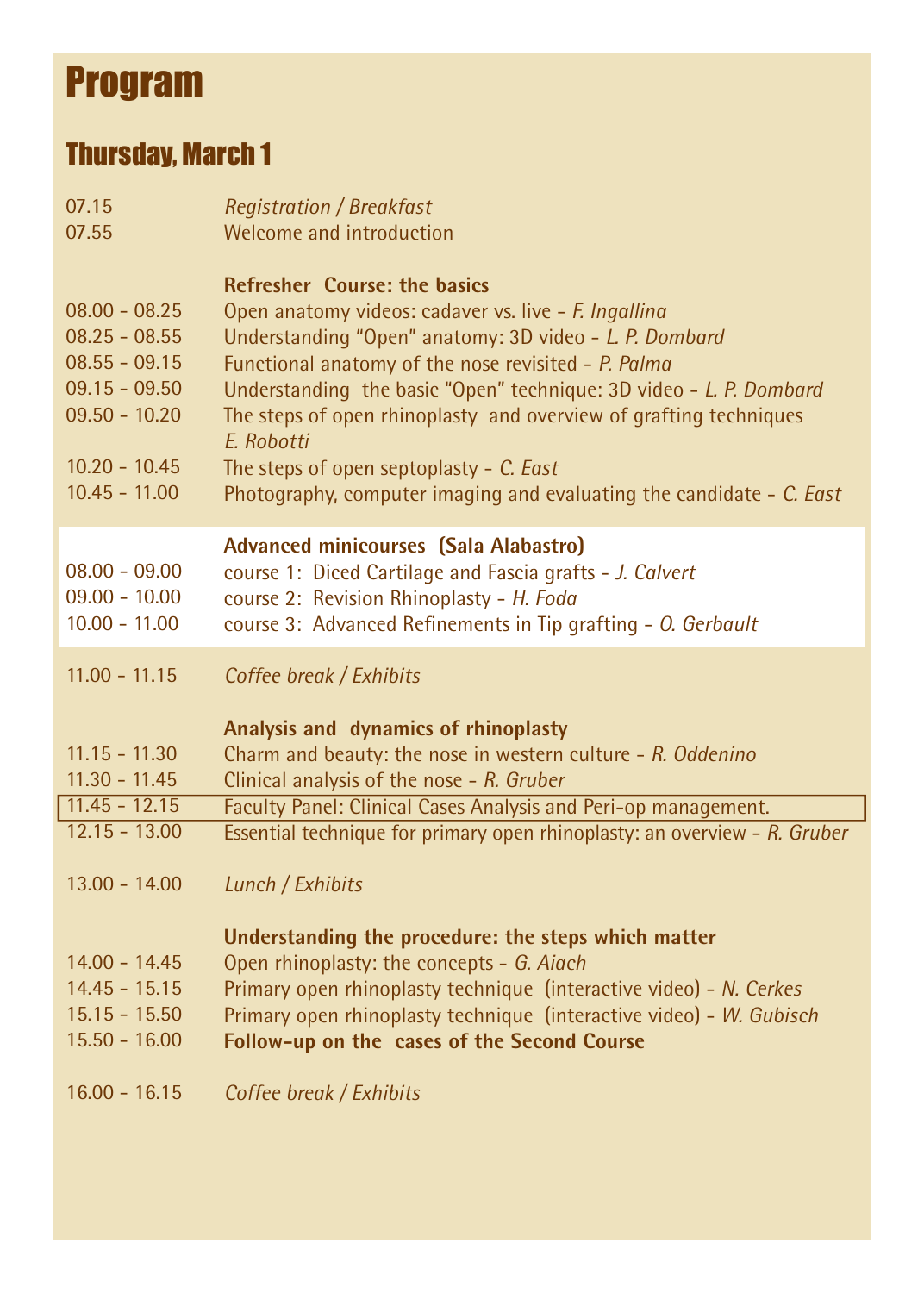|                 | The Tip (part I)                                                            |
|-----------------|-----------------------------------------------------------------------------|
| $16.15 - 16.50$ | Sutures and Grafts - R. Gruber                                              |
| $16.50 - 17.05$ | Refinements in tip grafts - O. Gerbault                                     |
| $17.05 - 17.20$ | Increasing and decreasing projection - W. Gubisch                           |
| $17.20 - 17.35$ | Increasing and decreasing length - J. Calvert                               |
| $17.35 - 17.50$ | Tip projection: making it right the first time - J. Calvert                 |
| $17.50 - 18.05$ | The short nose $-$ R. Gruber                                                |
| $18.05 - 18.35$ | My preferred techniques for accurate adjustment of tip projection and       |
|                 | rotation: 1) H. Foda 2) N. Cerkes                                           |
| $18.35 - 18.50$ | Septal extension grafts to stabilize the desired projection - E. Robotti    |
| $18.50 - 19.00$ | Tonque-in-groove technique to stabilize the tip - A. Dacho                  |
| $19.00 - 19.10$ | Controlling nasal length with extended spreader grafts - J. Palacin         |
| $19.10 - 19.20$ | Preferred techniques for reinforcing and defining the nasal tip - A. Kuznov |
| $19.20 - 19.30$ | 0 & A                                                                       |
| $19.30 - 20.00$ | Faculty Panel: Tip management (preferences in tip grafting-chronology       |
|                 | of tip sutures).                                                            |
|                 |                                                                             |
| 20.00           | Welcome cocktail                                                            |

## Friday , March 2

| <b>Breakfast / Exhibits</b> |  |
|-----------------------------|--|
|                             |  |

|                  | The Tip (part II) and Alae                                           |
|------------------|----------------------------------------------------------------------|
| $07.15 - 07.25$  | Lateral crura transposition and variations - O. Gerbault             |
| $07.25 - 07.35$  | Alar cartilages malposition ("parenthesis" deformity) - N. Celik     |
| $07.35 - 07.45$  | Alar struts to reinforce/straighten the lateral crura - J.M. Palacin |
| $07.45 - 07.55$  | Lower lateral crura reverse plasty (video) - A. Dacho                |
| $07.55 - 08.10$  | Lateral crura struts, alar contour grafts and how to address alar    |
|                  | retraction $-R$ . Gruber                                             |
| $08.10 - 08.25$  | Alar base surgery - R. Gruber                                        |
| $08.25 - 08.35$  | Narrowing the nasal base (video) - H. Foda                           |
| $08.35 - 08.45$  | The basal view in open rhinoplasty - R. Mazzola                      |
| $ 08.45 - 09.10$ | Teaching cases mini - videos (tip)                                   |
| $09.10 - 09.15$  | O & A                                                                |
|                  |                                                                      |
|                  |                                                                      |

#### **The Dorsum**

| 09.15 - 09.40 | Achieving the natural dorsum in rhinoplasty - N. Cerkes |
|---------------|---------------------------------------------------------|
|---------------|---------------------------------------------------------|

- 09.40 09.55 Dorsal reduction and spreader flaps - *R. Gruber*
- 09.55 10.10 Spreader flaps vs. spreader grafts - *N. Celik*
- 10.10 10.30 Nasal osteotomies - *R. Gruber*
- 10.30 10.35 *Q & A*
- 10.35 10.45 *Coffee break / Exhibits*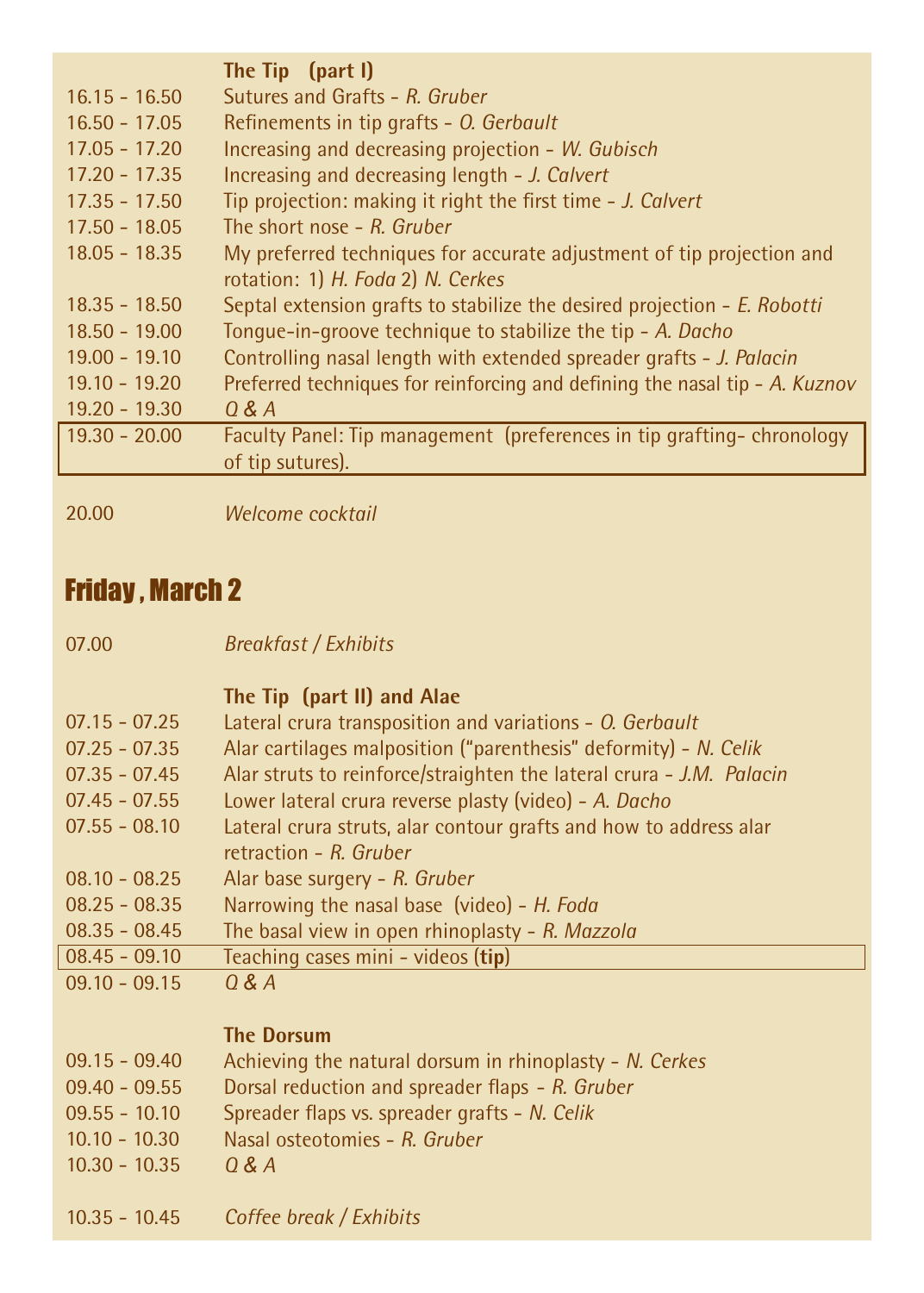| $10.45 - 11.15$ | Dorsal augmentation techniques - R. Gruber                                                           |
|-----------------|------------------------------------------------------------------------------------------------------|
| $11.15 - 11.30$ | Pitfalls in reduction rhinoplasty - H. Foda                                                          |
| $11.30 - 11.45$ | Preventive camouflage to the dorsum - O.Gerbault                                                     |
| $11.45 - 12.10$ | <b>Faculty Panel: Dorsum management</b>                                                              |
|                 |                                                                                                      |
|                 | <b>Deviation, Septum and Function</b>                                                                |
| $12.10 - 12.20$ | Role of endoscopy in rhinoplasty - R. Mazzola                                                        |
| $12.20 - 12.40$ | Correction of deviated nose and septum reconstruction - N. Cerkes                                    |
| $12.40 - 13.00$ | Septoplasty leaving septum in situ (video) - C. East                                                 |
| $13.00 - 13.15$ | Functional rhinoplasty and crooked nose (video) - H. Foda                                            |
| $13.15 - 14.15$ | Lunch / Exhibits                                                                                     |
| $14.15 - 14.45$ | Extracorporeal Septoplasty (interactive video) - W. Gubisch                                          |
| 14.45 - 14.55   | Extracorporeal Septoplasty: tricks and tips - R. Rupprecht                                           |
| $14.55 - 15.05$ | Management of turbinates (3D video) - P.Gottarelli                                                   |
| $15.05 - 15.15$ | Use of PDS foil in septoplasty - J.B. Duron                                                          |
| $15.15 - 15.25$ | $Q$ & $A$                                                                                            |
| $15.25 - 15.45$ | Faculty Panel: What I changed in the last 5 yrs of my practice                                       |
|                 |                                                                                                      |
|                 | <b>Secondary Rhinoplasty and complications</b>                                                       |
| $15.45 - 16.15$ | Secondary rhinoplasty (interactive video) - G. Aiach                                                 |
| $16.15 - 16.45$ | The main errors in rhinoplasty and how to solve them - W. Gubisch                                    |
| $16.45 - 17.00$ | Coffee break / Exhibits                                                                              |
|                 |                                                                                                      |
| $17.00 - 17.20$ | Correction of the over-reduced nose - N. Cerkes                                                      |
| $17.20 - 17.40$ | DCF (Diced Cartilage with Fascia) for dorsal reconstruction and rib grafts<br>revisions - J. Calvert |
| $17.40 - 17.55$ | Secondary rhinoplasty (video) - O. Gerbault                                                          |
| $17.55 - 18.05$ | Fixating a dorsal rib graft with K wire (video) - J. Palacin                                         |
| $18.05 - 18.20$ | Dorsal augmentation with composite conchal-fascial grafts - N. Antohi                                |
| $18.20 - 17.30$ | Fascia lata augmentation - K. Lipski                                                                 |
| $18.30 - 18.40$ | How to create an aesthetic dorsum in secondary rhinoplasty - R. Rupprecht                            |
| $18.40 - 18.50$ | Prevention and treatment of the inverted-V deformity - M. Kovacevic                                  |
| $18.50 - 19.00$ | $Q$ & $A$                                                                                            |
| $19.00 - 19.25$ | Teaching cases mini-videos (secondary)                                                               |
|                 |                                                                                                      |
| $19.25 - 19.45$ | Faculty Panel: If and when I use alloplasts                                                          |
| 19.45           | Adjourn                                                                                              |
| 20.45           | <b>Gala Dinner</b>                                                                                   |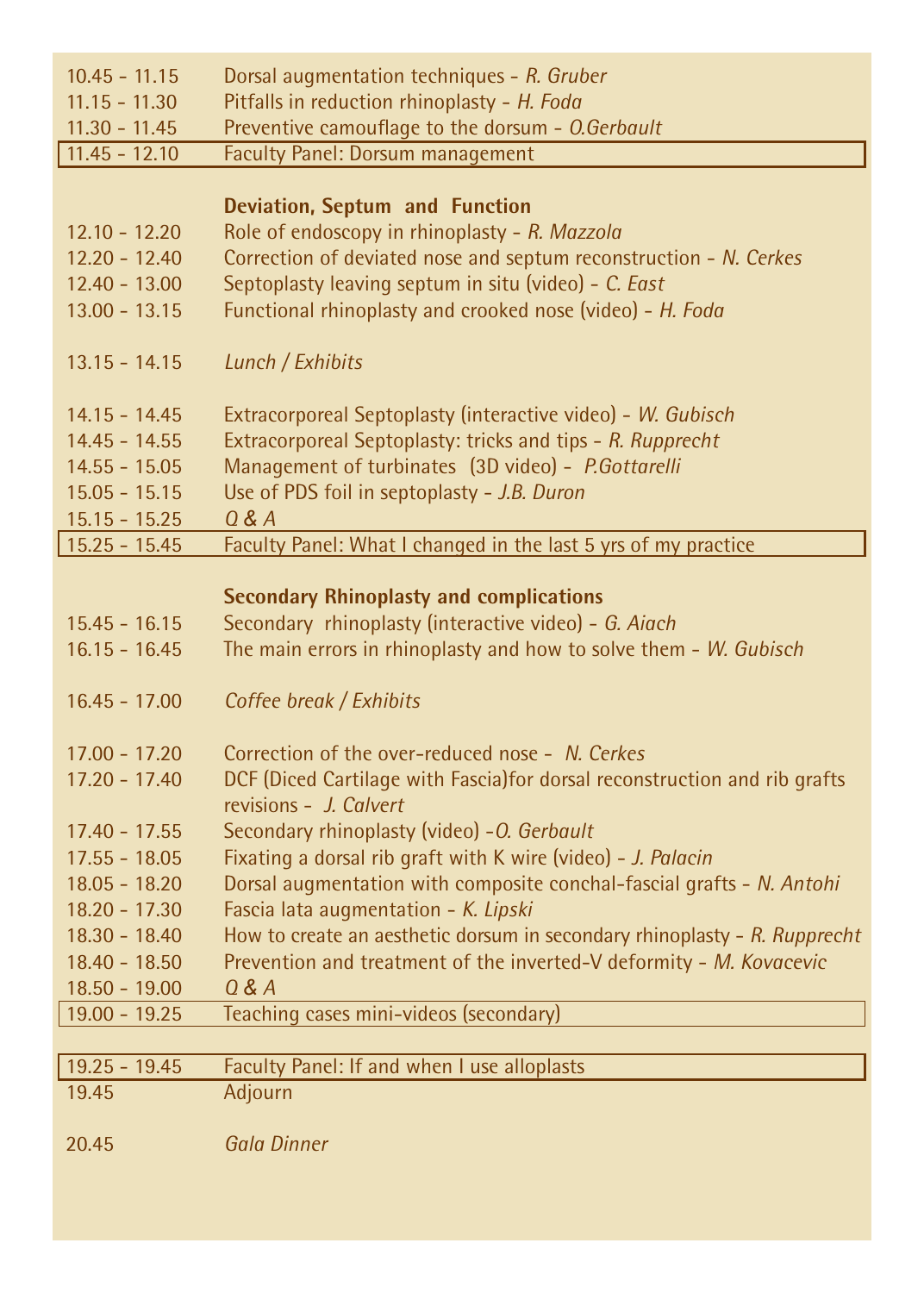## Saturday , March 3

- 07.00 07.20 Early bird video: primary rhinoplasty - *R. Mazzola*
- $07.20 07.40$ Early bird video: secondary rhinoplasty - *E. Robotti*
- 07.45 08.05 Presentation of today's five cases "how I will do it" (taped)

#### **OPERATING ROOM 1**

- 08.00 10.00 Live Surgery 1: R. GRUBER (primary)
- 11.00 13.00 Live Surgery 2: N. CERKES (primary)
- 14.00 16.00 Live Surgery 3: W. GUBISCH (post-trauma)

#### **OPERATING ROOM 2**

- 10.00 12.00 Live Surgery 1: G. AIACH (primary)
- 13.00 16.00 Live Surgery 2: J. CALVERT (secondary / rib-DCF)
- 12.30 14.30 *Lunch station*
- 16.00 16.30 Selected Abstracts Corner
- 16.30 17.00 *Coffee station*

#### **Innovations / Special Issues**

- 16.30 16.40 Use of tissue glue in rhinoplasty
- $16.40 16.50$ An affordable Acellular Dermal Matrix for the dorsum - *O. Gerbault*
- 16.50 17.00 Correcting the internal nasal valve by Titanium Implant - *D. àWengen*
- 17.00 17.10 Fat grafting in the nose - *M. Klinger*
- 17.10 17.20 Rhinoplasty in thick nasal skin - *H. Foda*
- 17.20 17.30 The aging nose - *E. Robotti*
- 17.30 17.40 Male rhinoplasty - *N. Cerkes*
- 17.40 17.45 *Q & A*

#### "Medical Rhinoplasty" (botox and fillers)

- 17.45 18.15 Botulinum toxin: the muscular balances (video) - *F. Ingallina*
- 18.15 18.45 Use of fillers to tip and dorsum (video demonstration) - *F. Braccini*
- 18.45 19.00 The true effect of medical rhinoplasty - *M. Signorini*
- 19.00 Selected Abstracts Corner prize, Wrap-up and Adjournment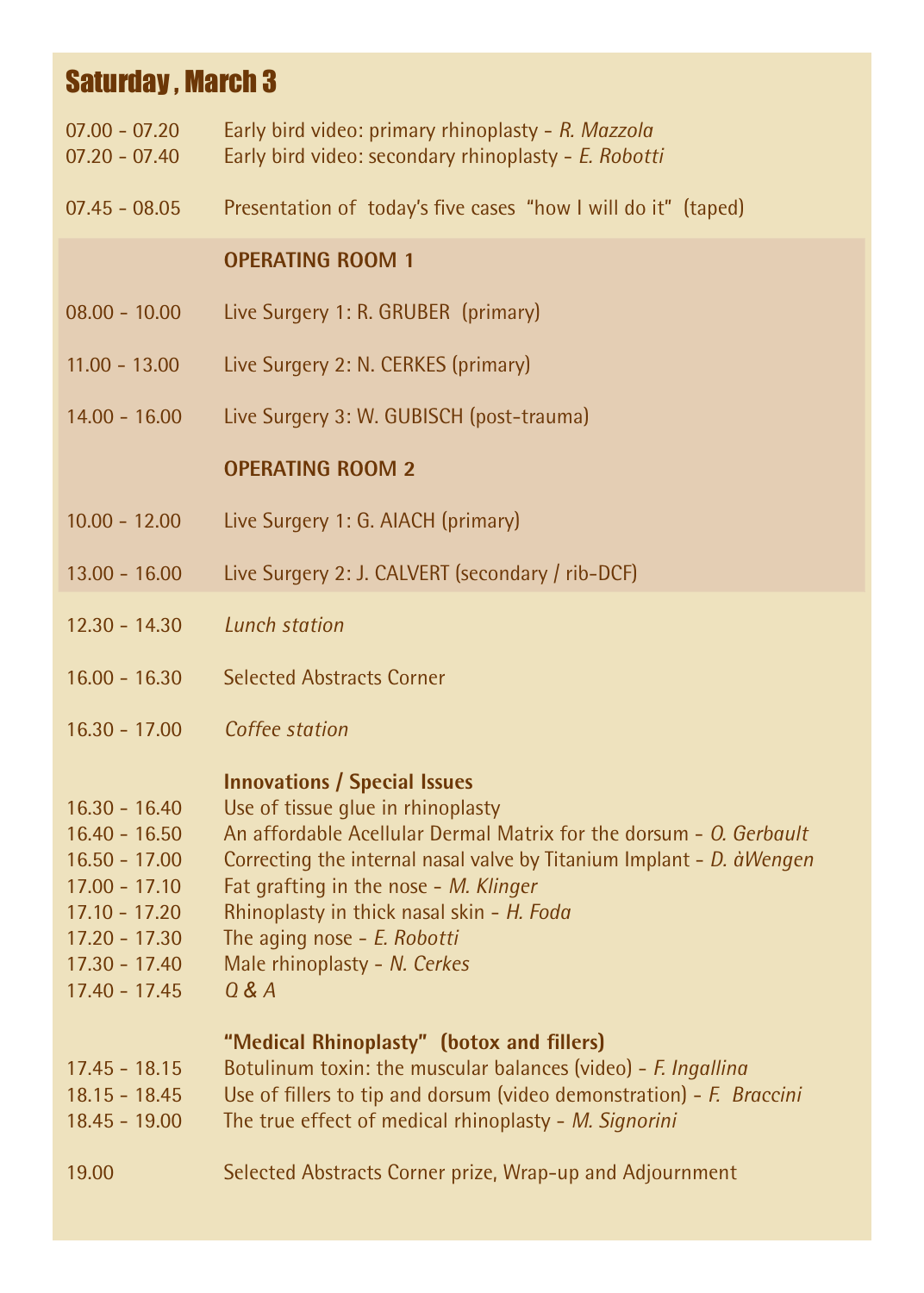## Registration form

Please complete and return to: CQ Travel srl Via Pagliano 37, 20149 Milano (Italy) fax +390243911650 e-mail: congress@cq-travel.com Please print or type and make a copy for your own record.

#### **TO BE FILLED OUT IN CAPITAL LETTERS**

| <b>Surname</b>      |                                                              | <b>Name</b> |
|---------------------|--------------------------------------------------------------|-------------|
| <b>Address</b>      |                                                              |             |
| Zip code            | Town                                                         | Country     |
| Company / Institute |                                                              |             |
| Department          |                                                              |             |
| <b>Specialty</b>    |                                                              |             |
| Telephone           | Fax                                                          |             |
| E-mail              |                                                              |             |
|                     | Only for italian participants: Partita IVA or codice fiscale |             |

#### **REGISTRATION FEE**

The registration fee includes: admission to the scientific sessions, coffee breaks, lunches, welcome cocktail, abstract book and live surgery DVD (the DVD will be sent to participants after the course). Optional Advanced Mini-courses on Thursday morning, reserved to proficient rhinoplasty surgeons, are free but limited to the first 70 applicants (in order of arrival of the application and confirmed payment of the Course registration fee)

| payment received before 5th JANUARY 2012<br>Early rate                         | 800,00 (vat included)  |
|--------------------------------------------------------------------------------|------------------------|
| payment received from 6th JANUARY to 24th february 2012<br>Late rate           | 1000,00 (vat included) |
| <b>On site rate</b> payment from 25th FEBRUARY and on site                     | 1200,00 (vat included) |
| Residents in training / Physicians from developing countries                   | 500,00 (vat included)  |
| Social dinner                                                                  | 70,00 (vat included)   |
| <b>Optional Advanced Mini-courses</b> (bar if desired / not open to residents) |                        |

#### **PAYMENT BY**

 Bank remittance addressed to CQ TRAVEL s.r.l. Banca Sella - Agenzia G8, Milano Swift code: SELBIT2BXXX - Iban: IT24W 03268 01605 052866945210 **Credit Card Card Credit Card Credit Card Credit Card Credit Card Credit Card Credit Card Credit Card Credit C** 

| $N^{\circ}$                             | Expiry date (month/year) |
|-----------------------------------------|--------------------------|
| Card holder's name (in capital letters) |                          |
| Signature                               |                          |

#### **CANCELLATION**

A penalty cancellation of 60 Euro will be made if notice of cancellation is received before 24th February 2012. Cancellations after this date will not be refunded.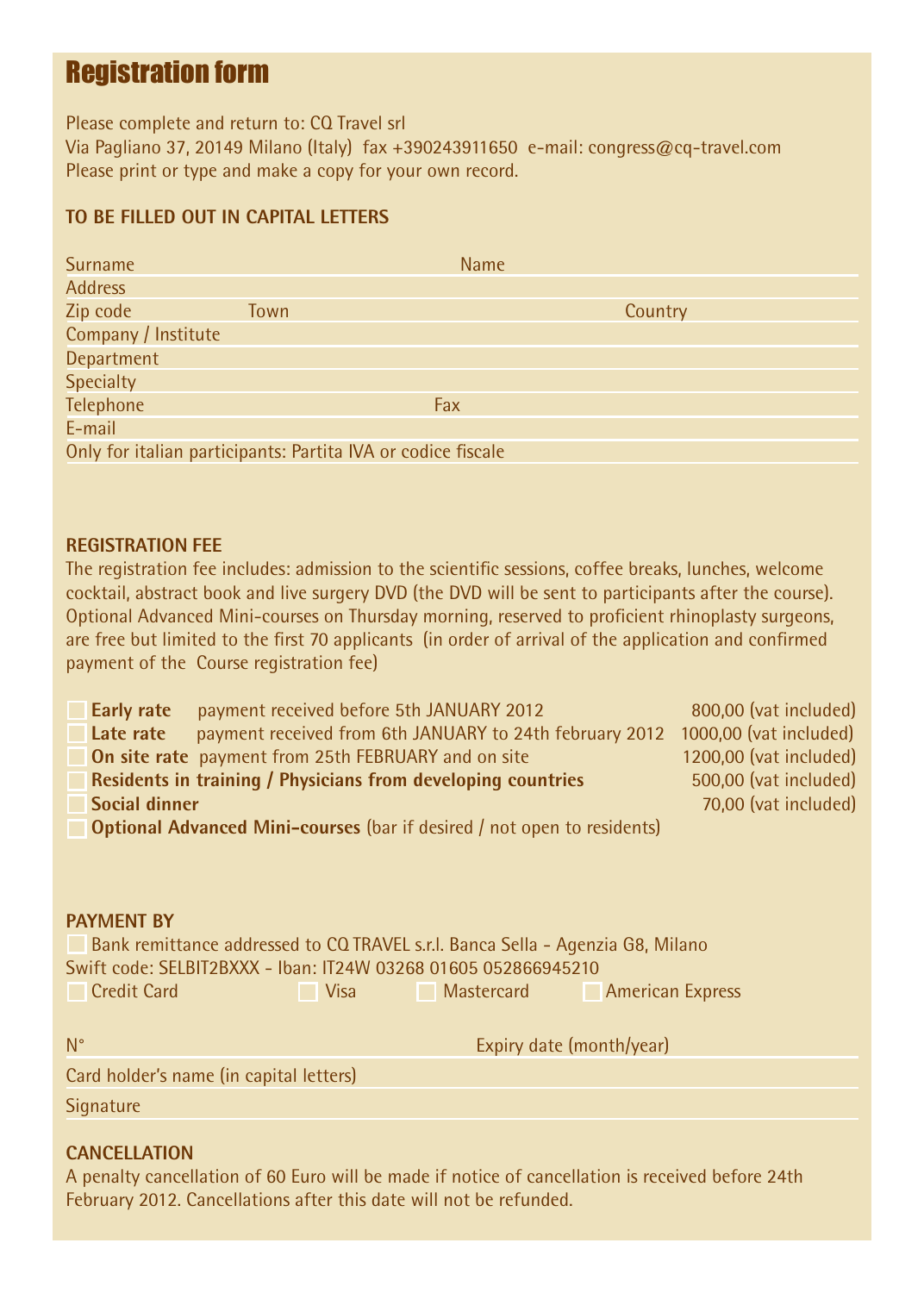## Hotel accommodation form

**Please complete and return to: CQ Travel srl - Via Pagliano 37, 20149 Milano (Italy) fax +390243911650 e-mail: congress@cq-travel.com. Please print or type and make a copy for your own record.**

Bergamo is divided in two areas, each with a different atmosphere and history, Città Alta (the high city) and Città Bassa (the lower city). Many options are available in hotel accommodation, varying from four stars to budget. Please note that if you wish to stay in the "high city", you will have to take the funicular railway down to the lower city and/or taxi or public transport. We have some convenient group rates for major hotels in the "lower city" at walking distance to the conference location, but we do not guarantee that you would not be able to find better rates directly on internet.

#### **TO BE FILLED OUT IN CAPITAL LETTERS**

| Surname        |                                                              | <b>Name</b> |         |  |
|----------------|--------------------------------------------------------------|-------------|---------|--|
| <b>Address</b> |                                                              |             |         |  |
| Zip code       | Town                                                         |             | Country |  |
| Telephone      |                                                              | Fax         |         |  |
| E-mail         |                                                              |             |         |  |
|                | Only for italian participants: Partita IVA or codice fiscale |             |         |  |

#### **HOTEL LIST**

Rates are in Euro and are per day, including breakfast and taxes.

| <b>CHOICE</b><br><b>CAT</b>                                   |   | <b>Double</b> | Double     |
|---------------------------------------------------------------|---|---------------|------------|
|                                                               |   | room          | single use |
| Hotel Mercure Palazzo Dolci - V.le Papa Giovanni XXIII, 100 4 |   | 154           | 136        |
| (30 mt. from congress venue)                                  |   |               |            |
| Hotel Cappello D'Oro - V.le Papa Giovanni XXIII, 12           | 4 | $150*$        | $120*$     |
| (100 mt. from congress venue)                                 |   |               |            |
| Hotel NH Bergamo                                              | 4 | 155           | 135        |
| (30 mt. from congress venue)                                  |   |               |            |
| Hotel Piemontese - P.za G. Marconi, 11                        | 3 | 105           | 95         |
| (100 mt. from congress venue)                                 |   |               |            |

\* superior room - Suppl. Deluxe room 20,00 daily

| Arrival date             | Departure date                                                                                                        |  |
|--------------------------|-----------------------------------------------------------------------------------------------------------------------|--|
| Total number of nights   | Signature                                                                                                             |  |
| reconfirmed, on request. | Reservation deadline: 10th December 2011. After this date availability and rates will not be quaranteed and are to be |  |

#### **TERMS OF PAYMENT**

| To secure booking the full prepayment is requested.                                               |                          |          |            |                         |
|---------------------------------------------------------------------------------------------------|--------------------------|----------|------------|-------------------------|
| Euros                                                                                             |                          | x nights | $=$ Total  |                         |
| Bank remittance addressed to CQ TRAVEL s.r.l. Banca Intesa San Paolo - Agenzia 4301, Milano Italy |                          |          |            |                         |
| Swift code: BCITIT33XXX - Iban: IT27N 03069 09568 068142300160                                    |                          |          |            |                         |
| <b>Credit Card</b>                                                                                |                          | Visa     | Mastercard | <b>American Express</b> |
| $N^{\circ}$                                                                                       | Expiry date (month/year) |          |            |                         |
| Card holder's name (in capital letters)                                                           |                          |          |            |                         |
| Signature                                                                                         |                          |          |            |                         |